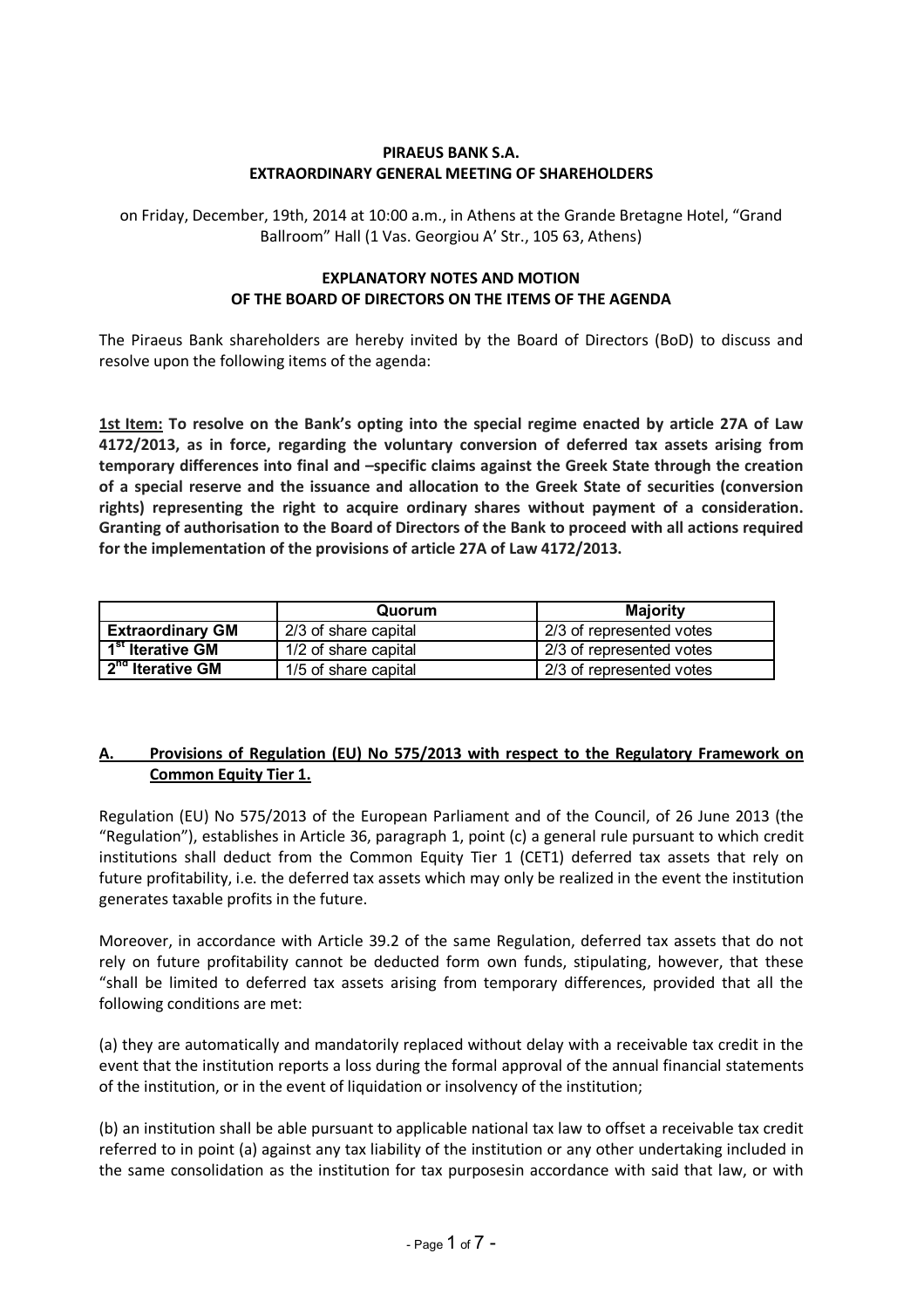any other undertaking which is subject to supervision on a consolidated basis in accordance with Chapter 2 of Title II of Part One;

(c) where the amount of receivable tax credits referred to in point (b) exceeds the tax liabilities referred to in the same point, any such excess is replaced without delay with a direct claim on the central government of the Member State in which the institution is incorporated."

#### **B. Mitigating Legislative Initiatives Implemented in other EU countries**

Taking into Consideration the matters set out in under A above, and in order to safeguard the solvency of credit institutions from negative effects, some EU Member States (namely Italy, Spain and Portugal) have already adjusted their respective national laws establishing mechanisms that enable the credit institutions to maintain the recognition of certain deferred tax assets on their regulatory capital and therefore mitigate the respective negative effects of the implementation of CRR (Capital Requirements Regulation) and CRD IV (Capital Requirements Directive IV).

The mechanism envisaged in these countries effectively allows the conversion of deferred tax assets (DTAs) into deferred tax credits (DTCs) as against the State, in specific situations, such as the occurrence of accounting losses (conversion by the proportion of losses vs. total equity), liquidation or insolvency of the credit institution (conversion of all eligible assets).

# **C. Current Greek legislation framework on DTAs following the approved amendment on the reformulation of Article 27A of the Income Tax Code**

Following enactment of the original Article 27A of Greek Law 4172/2013, which allowed for the conversion of deferred tax assets to deferred tax credits against the Hellenic Republic under certain conditions, the Ministry of Finance deemed it expedient for the purposes further substantiating the fulfilment of the requirements set by the new regulatory framework (Basel III and CRR), to introduce certain amendments to the aforesaid Article 27A, replacing it with Article 5 of Law 4303/2014 (promulgated in Government Gazette Α 231/17.10.2014), as now in effect.

In this new framework, under certain conditions (e.g. for the conversion of DTAs to DTCs) the precondition is that there are accounting losses for the respective year, commencing as of tax year 2015), DTAs related to:

(a) unamortized losses (according to the tax legislation) resulting from the participation in PSI+ and

(b) cumulative provisions for impairment of loans (excluding those concerning Group Companies or related parties) existing on 31 December 2014 and included in the Financial Statements of the respective year, may be converted into deferred tax credits (DTCs) as against the Hellenic Republic, according to the following formula:

Net loss of year

DTC = Eligible DTA Χ

Equity (excl. net loss of year)

As a result of the above conversion mechanism of DTAs to DTCs ("the conversion mechanism" or "the mechanism"), the DTAs can be converted into DTCs from fiscal year 2016 onwards, and accrue to tax year 2015 onwards, allowing the Bank to set off these DTCs against its corporate income tax liability (including income tax liabilities of its Greek subsidiaries, once provisions on taxation of profits at group level have been introduced into Greek legislation) of the respective year.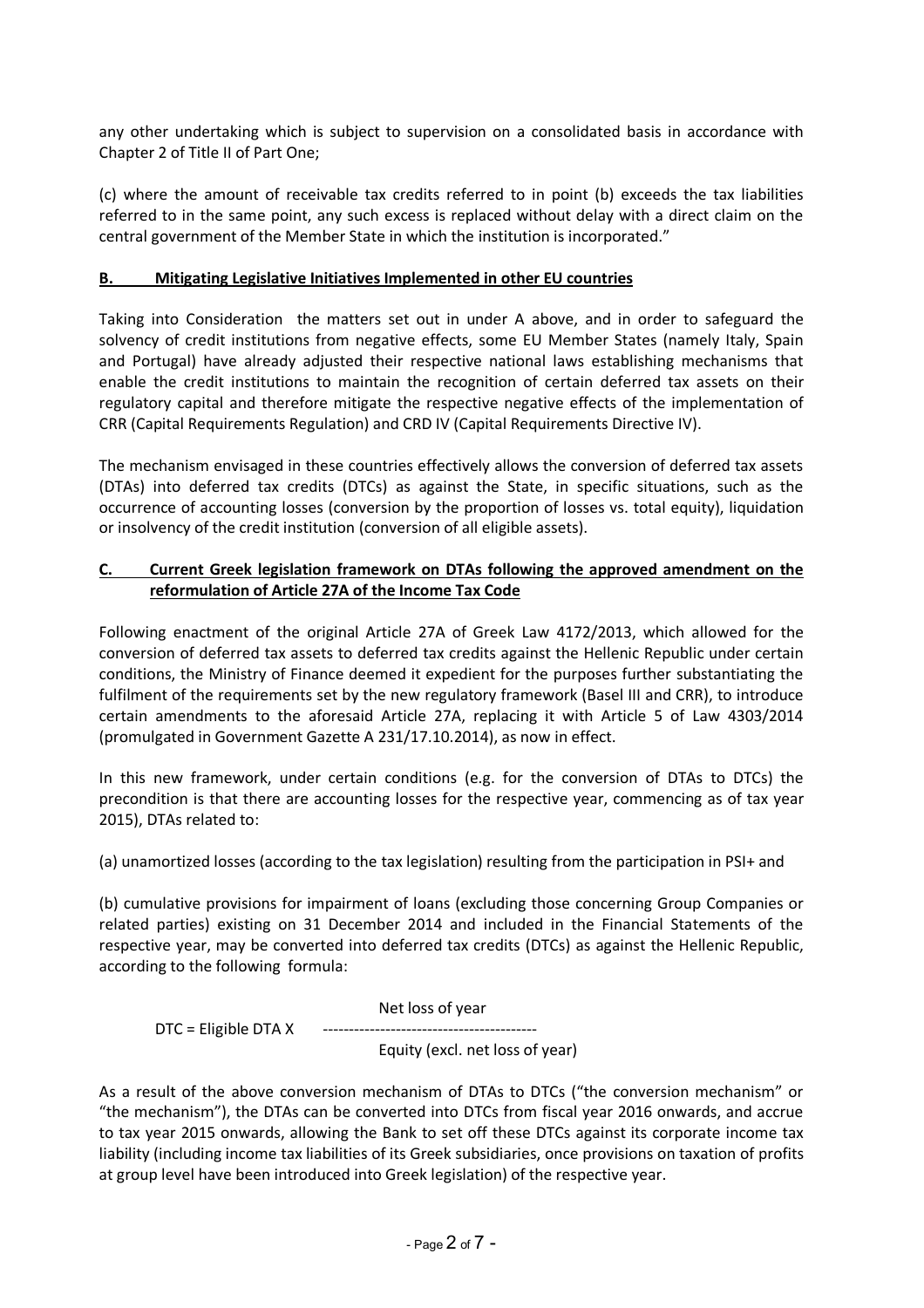In the event that the corresponding income tax liability for the fiscal year where the accounting loss arose is not sufficient to offset the DTC in full, the remaining non-offsetable DTCs held by the Bank give rise to a direct refund claim from the Greek State. In such a case, the Bank shall issue, without a consideration, conversion rights for common shares in favour of the Greek State.

These conversion rights issued in favour of the Greek State correspond to common shares of total market value representing 110% of the non-offsetable DTCs against the Hellenic Republic. For the purpose of the conversion, the market value of the shares of the Bank is the weighted average stock exchange price over the last 30 working days prior to the date when the above tax credit becomes due and owing.

To implement the above, in the event such conversion arises, the Bank should form a special reserve (corresponding to 110% of non-offsetable DTCs), set aside exclusively for the share capital increase and the issuance of conversion rights representing the right to acquire common shares in favour of the Hellenic Republic. Conversion rights shall be exercised without a consideration; such exercise shall not constitute a public offer.

These conversion rights are convertible into common shares and may be issued above par. These conversion rights are also freely transferable by their holders. Within a reasonable time after the issue date, the existing shareholders have a call option, in line with their percentage participation in the Bank's share capital at the time of issue of the conversion rights.

The conversion mechanism (of DTAs to DTCs) is also triggered in the event of a Bank's bankruptcy, restructuring, liquidation or special liquidation, as provided for in Greek legislation, or European legislation as transposed into Greek legislation. Any amount of deferred tax credits not offset with the Bank's corresponding annual corporate income tax liability gives rise to a direct refund claim against the Hellenic Republic.

The new legislative provision also provides for the issuance of a Cabinet Act to address issues related to implementation of the mechanism, such as the monitoring and certification of the yearly nonoffsetable deferred tax credit, its collection method, which would be either in cash or cash equivalents as defined in IAS 7, governing the conversion rights, the transfer details, the transfer value, the time and the procedure for the exercise of the call options by the shareholders, and the time at which they become tradable on a regulated market etc. The Cabinet Act has not yet been issued.

Finally, according to the new legal framework, in order for the Bank to opt in to the said Conversion Mechanism regime, the relevant resolutions of the General Meeting are required. These resolutions should address the accession to the said regime, the formation of the special reserve, the (free) issuance of conversion rights, and capitalization of the said special reserve. Special authorization should be granted to the Board of Directors to take the steps required to implement the decision reached by the General Meeting. The said resolutions are duly communicated to the regulatory and tax authorities.

A similar decision-making process is required for the Bank to opt out of the Conversion Mechanism regime. In addition, for the opt-out, pre-approval by the relevant regulatory authority is required.

The aforesaid resolutions of the General Meeting must be reached by the enhanced quorum and the majority required under Company Law 2190/1920 for share capital increases (2/3 of share capital and 2/3 of voting rights represented, respectively). The above resolutions are subject to the approvals each time required by law.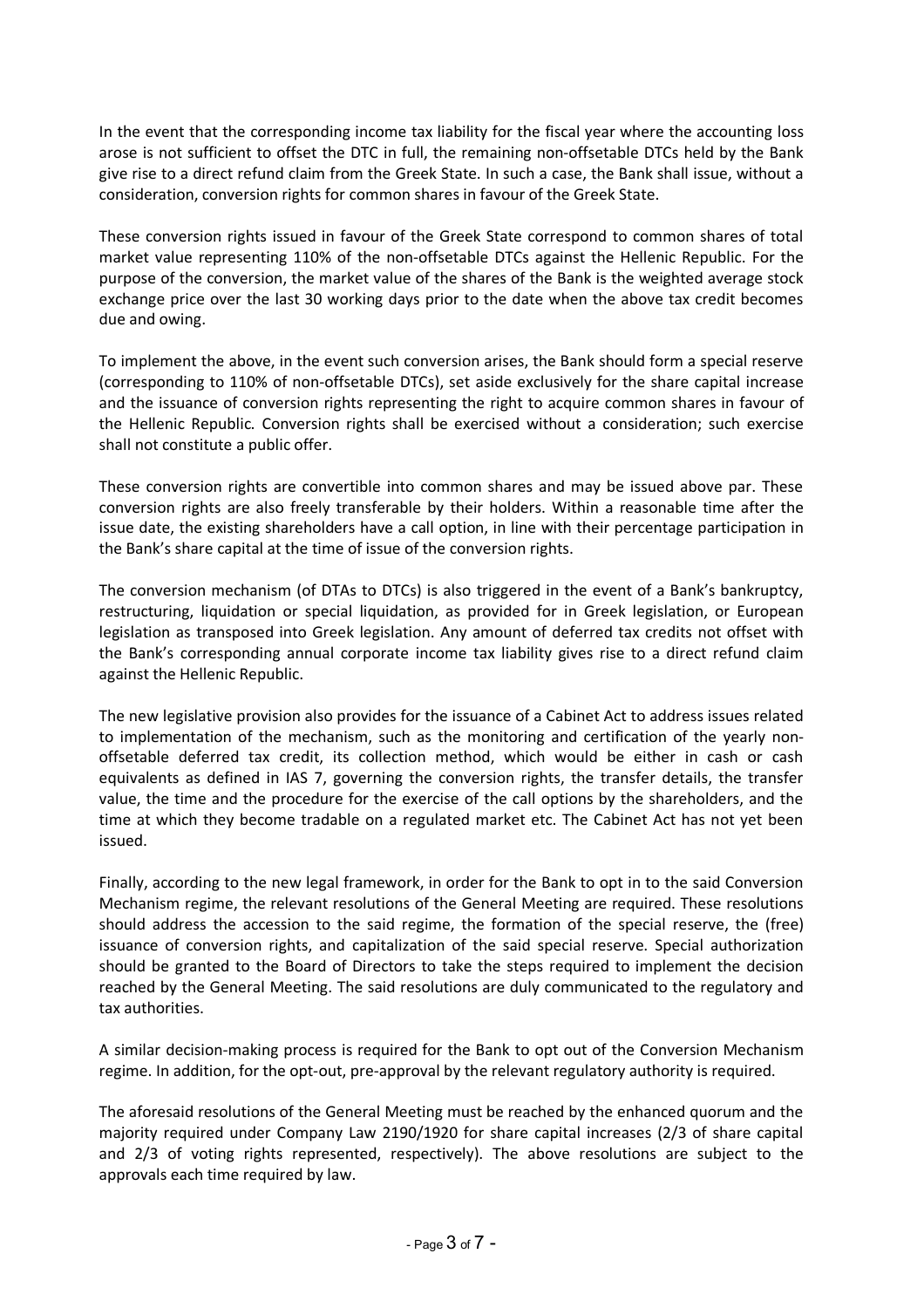# **Clarification of the purpose of the recent approved amendment of Article 27A of Law 4172/2013 as reflected to the explanatory note**

With regard to the foregoing, the explanatory memorandum of the new Article 27Α of Law 4172/2013, as replaced by the recently enacted Article 5 of Law 4303/2014 (Government Gazette Α 231/17.10.2014), states the following:

"The proposed reformulation of Article 27Α of the Income Tax Code was deemed expedient so as to ensure full substantiation of fulfilment of the requirements of the regulatory framework (under Basel III and CRR), and for the purposes of full alignment with the special Greek regulatory framework regarding the conversion of deferred tax assets to deferred tax credits, as has already been done in other countries of southern Europe — Portugal being the most recent example — to enable credit institutions to address the problem of regulatory capital shortfalls. The said Article concerns income tax corresponding to temporary differences attributable to the debit difference arising from participation in the PSI, and cumulative provisions and other losses in general due to credit risk, being losses arising from the write-down of asset impairments (without provisions having been made beforehand) regarding assets existing through to 31 December 2014.

Paragraph 1 allows the legal entity to opt-in to the special regime provided for by Article 27Α as well as opt-out, by virtue of relevant decisions of the General Meeting of shareholders. Inclusion in the special framework of this Article ends by virtue of a decision of the legal entity's General Meeting of Shareholders, following a relevant motion put forward by the Board, which shall be taken by the end of the year prior to that which the decision concerns, i.e. that in which the tax asset under paragraph 2 is generated.

The legal entity notifies the Tax and Regulatory Authorities of its decision to opt in to the regime, while to opt out prior approval by the Regulatory Authority is required because of the impact this decision may have on the legal entity's regulatory capital.

In addition, by virtue of paragraphs 2, 3, 4, 5 and 6 it is established that the legal entity is obliged to carry out a free issue of titles representing rights of ownership of common shares ("conversion rights"), in line with the provisions of Company Law 2190/1920, which are held by the Hellenic Republic and correspond to common shares of total market value equal to one hundred and ten percent (110%) of the amount of the tax asset collectable. To this effect, this legal entity forms an equivalent reserve intended for capitalisation. Both the acquisition of titles by the Hellenic Republic and their conversion is carried out without payment of a consideration. Within a reasonable time, the shareholders of the legal entity (except shareholders subject to special provisions, such as law 3864/2010, which impose restrictions) are entitled to exercise call options on the conversion rights.

Accordingly, existing shareholders are able to maintain their percentage participation in the legal entity, paying the relevant cost to the Hellenic Republic. If this right is not exercised, the Hellenic Republic may transfer the rights as well as the acquired shares arising from their conversion at any time and to anyone against a consideration. The acquisition and exercise of conversion rights, and the exercise and transfer of call options do not constitute a public offer. It is noted that such rights shall be negotiable in regulated markets.

As regards the reference to offsetting at the level of companies of the same corporate group ("associated companies" as defined by the present law) for the tax year that the approved financial statements concern, this provision shall apply to the part to which group taxation is possible.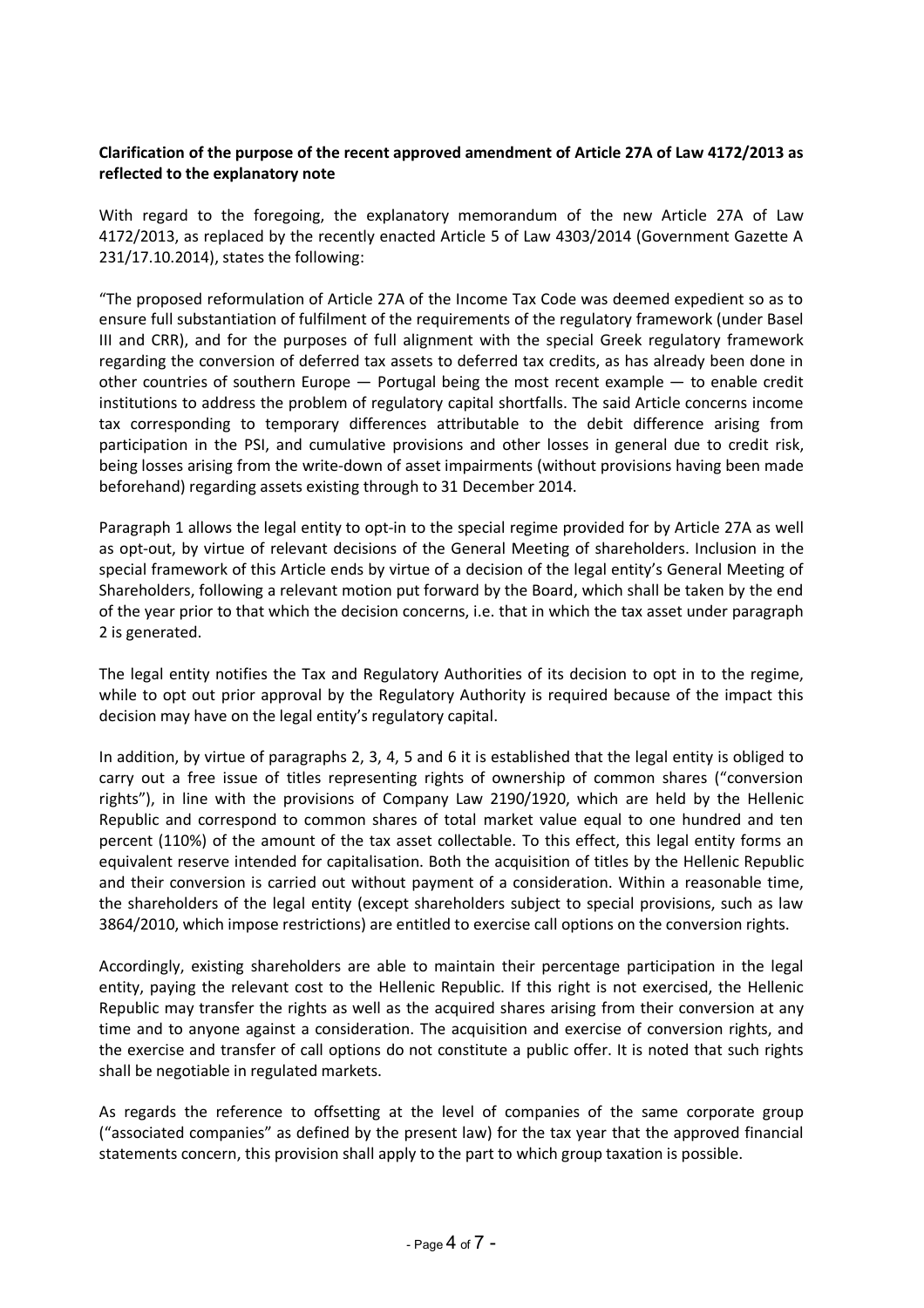In line with the mechanism described hereinabove, the immediate fulfillment of the claim of the legal entity against the Hellenic Republic shall generate a counter-claim of the Hellenic Republic against the legal entity. Such counter-claim is in excess of its liability as it is equal to 110% of the amount of the claim payable, and it shall be fulfilled through the free provision to the Hellenic Republic, initially, of such legal entity's conversion rights. This is considered to offset sufficiently any likelihood of financial or fiscal loss to the state, which, it should be noted, may transfer the conversion rights either to existing shareholders, provided that they exercise their call option, or to any third party in exchange for cash.

# **D. The importance and consequences of the Bank's opting-into the special regime.**

The Bank's opting-into in the aforesaid legislative framework is expected to have a positive impact on the Group's regulatory capital (CET1), with the full implementation of Basel III, since it enables the regulatory capital to recognize the total DTAs that may be converted into DTCs.

It is mentioned, on an indicative basis, that according to the Bank' s financials on 30.09.2014, the DTAs of the Bank satisfying the features required by the provisions of article 27A of Law 4172/2013, (including those of the recently merged Geniki Bank), amounted to **3.448.377.708** euros, **1.281.586.676** of which corresponded to unamortized losses resulting from the debit difference arising from participation in the PSI+ and **2.166.791.032** euros corresponded to cumulative provisions for impairment of loans.

|              | <b>DTA Provisions of</b><br>impairment of<br>loans | <b>DTA Unamortized</b><br>losses resulting<br>from PSI | <b>TOTAL</b>  |
|--------------|----------------------------------------------------|--------------------------------------------------------|---------------|
| Piraeus Bank | 2.082.696.839                                      | 1.281.586.676                                          | 3.364.283.515 |
| Geniki Bank  | 84.094.193                                         | 0                                                      | 84.094.193    |
| <b>Total</b> | 2.166.791.032                                      | 1.281.586.676                                          | 3.448.377.708 |

Based on the abovementioned amount of DTAs on 30.09.2014, the opting-into of the Bank to the special regime of article 27A of Law 4172/2013 on 1/1/2015 and the following non-deduction of that amount from the Common Equity Tier One will allow an increase of the Fully Loaded CET-1 of Piraeus Bank's Group by 4,8 percentage points, e.g. from 7,6% to 12,4%.

**Benefits and possible risks arising from the opting-into the special regime of the provisions of article 27A of Law 4172/2013.**

# **Benefits**

- Significant increase, of the pro-forma 9month results (30/09/2014), of the Group' s capital adequacy ratio, following full implementation of Basel III by 4.8 percentage points to 12.4%.
- Opting-into the mechanism has an impact on Common Equity Tier One equivalent to a capital increase of 2,7 billion euros.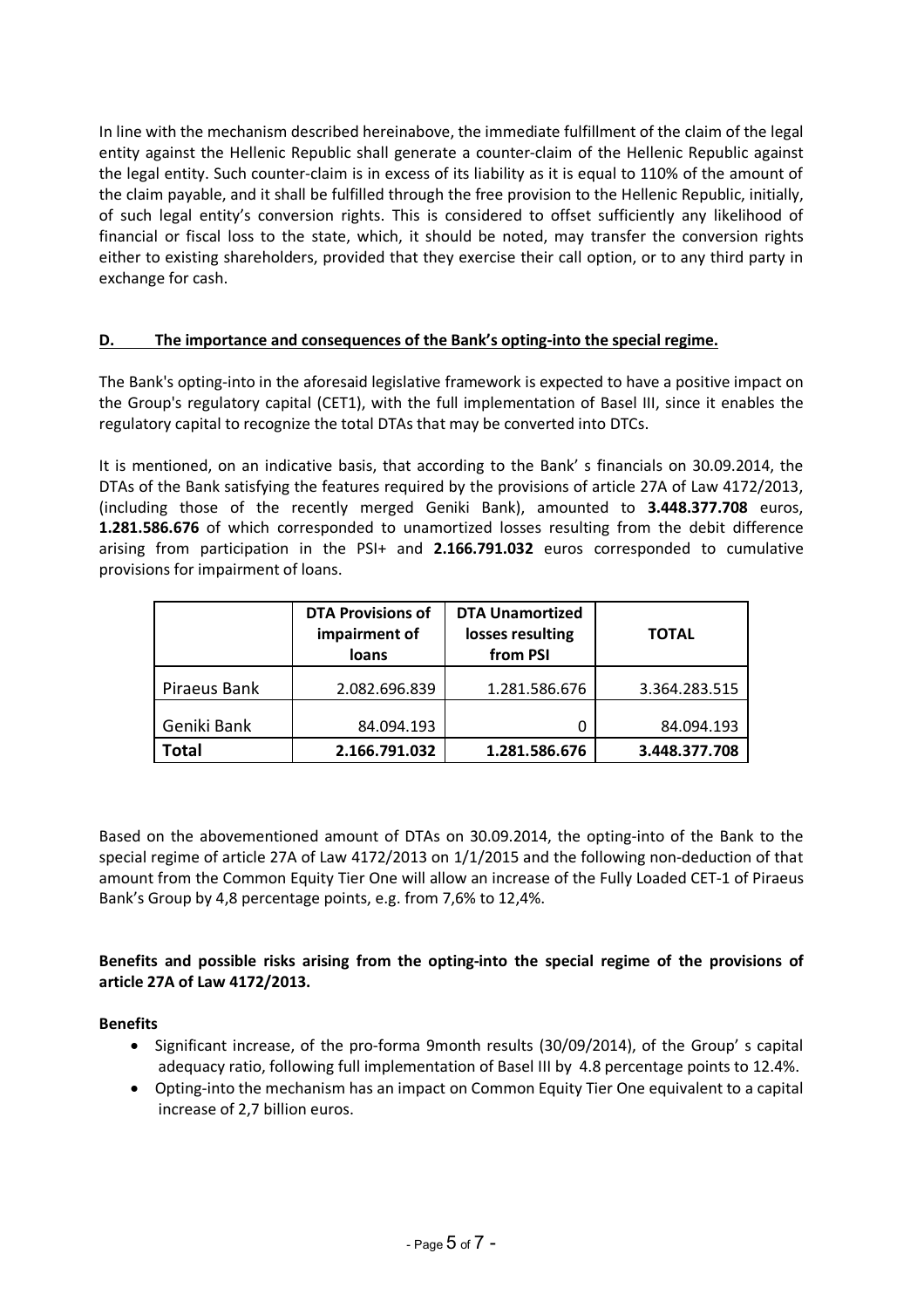#### **Possible Risks**

- In the event that the corresponding income tax liability for the fiscal year where the annual loss which has arisen is not sufficient to offset the DTC in full, and for the remaining non offsettable DTCs, the Bank has an immediate claim against the Hellenic Republic, however, this generates a counter- claim of the Hellenic Republic against the Bank which exceeds the Bank's liability given that it is equal to 110% of the amount of the claim payable and which will be fulfilled with the prima facie free provision to the Hellenic Republic, of conversion rights to common shares of the legal entity. The number of shares to be issued in the event the aforesaid situation arises cannot be predicted.
- On the date of the Bank's opting-into the regime/ mechanism, the Cabinet Act which will address and resolve all issues related to the implementation of the mechanism has not yet been issued.
- The opting-out of the mechanism by the Bank is possible under conditions and is subject to the prior approval of the Regulatory Authority due to the possible impact this decision may have on the Bank's regulatory capital, and as such, is therefore conditional to external factors.

#### **Clarifications and notices to be taken into account for the evaluation of the above:**

- 1. The conversion into DTCs is carried out solely as a proportion of the Equity and in the event of annual losses (as a percentage of the annual loss to Equity)
- 2. DTC is transferable, in whole or in part, to profitable Greek subsidiaries (this is nevertheless conditional on future changes to Greek legislation)
- 3. DTC may be set off against corresponding corporate income tax for the respective year
- 4. Shareholders have the call-option to acquire the conversion rights for the Greek State for a limited period of time.
- 5. Possible reduction of the DTC, following audit of the Tax Authority, implies the issue of a tax corrective act but such a case does not imply any claim of the Bank or anyone else against any holder in respect of the conversion rights or on any other grounds. That means that, in case the DTC is reduced or increased following tax audit, the number of the conversion rights or the corresponding shares is not accordingly readjusted.
- 6. The Bank's business plan does not provide for the possibility of the creation of a special reserve and capital raise for the purposes of the issuance of the conversion rights in favor of the Hellenic Republic. Nevertheless, such possibility cannot be excluded due to external economic and regulatory risks in addition to other risks deriving from the bank's activities.
- 7. According to the Bank's restructuring plan which was approved by the DG Competition and the Bank of Greece, the Bank is expected to report earnings for the year 2015 and onwards and therefore the risk of any conversion appears to be limited.

# **E. Procedure of the opting-into the special regime of article 27A of Law 4172/2013.**

The opting-into the special regime is voluntary. For the purposes of opting-into the regime, a Shareholders General Meeting's resolution, following a relevant motion of the Board of Directors is required, with respect to the special reserve formation, the free issuance of conversion rights in favor of the Greek State, the share capital increase for the purpose of capitalization of the relevant special reserve and the granting of the authorizations to the Board of Directors to proceed with all the necessary actions for the implementation of the General Meeting's decisions. The resolution of the GM is reached by enhanced quorum and majority, e.g. by the quorum of the 2/3 of the share capital and by the majority of the 2/3 of the represented votes and is subject to the approvals each